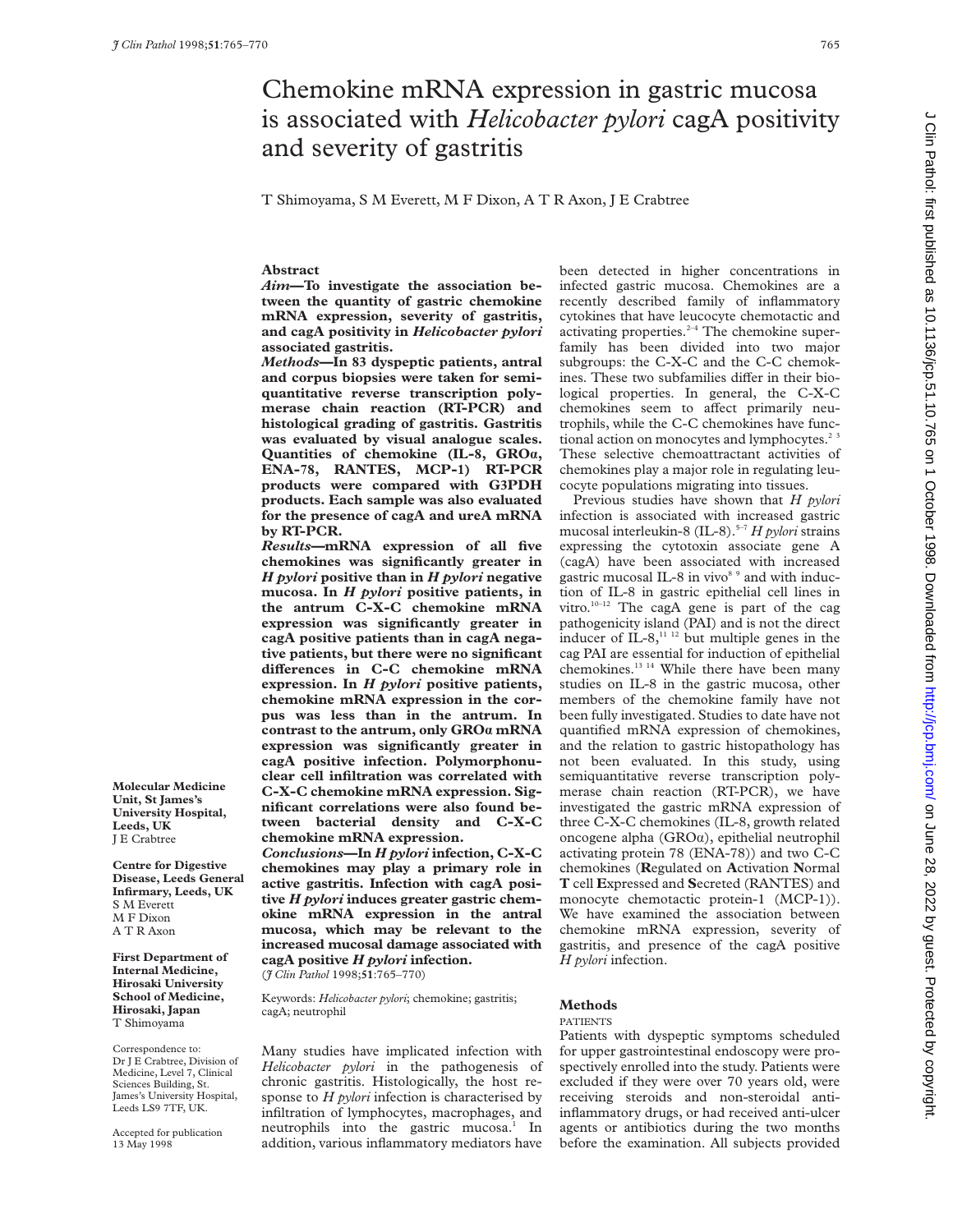*Table 1 Oligonucleotide primers for reverse transcriptase polymerase chain reaction*

| Gene             |                    | Primer                                                  | Expected product<br>size |
|------------------|--------------------|---------------------------------------------------------|--------------------------|
| G3PDH            | sense<br>antisense | GAGTCAACGGATTTGGTCGT<br>TTCCCGTTCTCAGCCTTGAC            | 178                      |
| $II - 8$         | sense<br>antisense | AAGGAACCATCTCACTG<br>GATTCTTGGATACCACAGAG               | 352                      |
| GRO <sub>0</sub> | sense<br>antisense | ATGGCCCGCGCTGCTCTCT<br>AGCTTTCCGCCCATTCTTG              | 255                      |
| <b>ENA-78</b>    | sense<br>antisense | GTGTTGAGAGAGCTGCGTTG<br>TTTTCCTTGTTTCCACCGCT            | 215                      |
| <b>RANTES</b>    | sense<br>antisense | ATGAAGGTCTCCGCGGCACGC<br><b>CTAGCTCATCTCCAAAGAGTT</b>   | 276                      |
| $MCP-1$          | sense<br>antisense | TCCTGTGCCTGCTGCTCATAGC<br><b>TTCTGAACCCACTTCTGCTTGG</b> | 235                      |
| cagA             | sense<br>antisense | GATAACGCTGTCGCTTCATACG<br>CTGCAAAAGATTGTTTGGCAGA        | 409                      |
| ureA             | sense<br>antisense | <b>GCCAATGGTAAATTAGTT</b><br>CTCCTTAATTGTTTTTAC         | 411                      |

informed consent before their endoscopy. The study was approved by the local clinical research ethics committee.

At endoscopy, biopsy specimens were taken from the antrum and the corpus of the stomach. One biopsy specimen from the antrum and corpus was used for CLO test (Delta West Pty, Australia). Two biopsy specimens from the antrum and the corpus were snap frozen and stored at −80°C before RNA extraction. Two antral and corpus biopsies were taken for histological evaluation. Sections





of biopsies were examined without knowledge of the experimental results by one histopathologist (MFD). Mononuclear cell infiltration, neutrophil cell infiltration, and *H pylori* density were graded using a visual analogue scale with units of 0 to 100 for each feature.<sup>15</sup> The modified Giemsa stain was used for identification of *H pylori*.

## RNA EXTRACTION AND COMPLEMENTARY DNA **SYNTHESIS**

Total RNA was extracted from biopsy specimens using Catrimox-14<sup>TM</sup> (Iowa Biotechnology Corporation).<sup>16</sup> Each RNA sample was suspended in water containing 1 U/µl of RNasin<sup>TM</sup> (ribonuclease inhibitor; Promega). Ten microlitres of each RNA solution was used for reverse transcription using Random Primers<sup>TM</sup> (random hexamer; Promega). Before reverse transcription, to avoid genomic DNA contamination, RNA samples received deoxyribonuclease treatment using DNase I<sup>TM</sup> (Gibco BRL). The samples were reverse transcribed in a final volume of 20  $\mu$ l solution containing 50 mM Tris-HCl,  $75 \text{ mM}$  KCl,  $3 \text{ mM}$  MgCl<sub>2</sub>,  $10 \text{ mM}$ dithiothreitol, 0.5 mM each dNTPs, 20 U RNasin, 0.5 µg Random Primers, and 120 U M-MLV Reverse Transcriptase<sup>™</sup> (Promega). The mixture was incubated at 42°C for 60 minutes and heated at 95°C for 10 minutes.

PCR AND SEMIQUANTITATION OF PCR PRODUCTS

The sequences of primers are shown in table 1. The chemokine and glyceraldehyde 3-phosphate dehydrogenase (G3PDH) primers were designed to include at least one intron to produce different size or no products if any residual genomic DNA was present. One microlitre of cDNA solution was added to 20 µl reaction mixture containing 10 mM Tris-HCl, 50 mM KCl, 4.5 mM MgCl<sub>2</sub> (ureA) or 3.0 mM MgCl<sub>2</sub> (MCP-1) or  $1.5$  mM MgCl<sub>2</sub> (other genes), 200 µM each dNTPs, 20 pmol of each primer, and 1.0 U of Taq DNA polymerase (Promega). After five minutes denaturing at 95°C, 30 cycles (chemokine and G3PDH) or 40 cycles (ureA and cagA) PCR were performed.

PCR products were electrophoresed in 2% agarose gel. Eight microlitre aliquots of each chemokine PCR product were electrophoresed with 8 µl aliquots of G3PDH product in the same well. Quantities of chemokine PCR products were compared with G3PDH products in corresponding mucosa by densitometry.17 In brief, the gel image was electronically digitised to determine the peak height and the area measurements of each band, and the ratios of chemokines to G3PDH were calculated using a UVP gel documentation system and GelBase software (GDS 5000; Ultra Violet Products).

Products of ureA and cagA were also examined in 2% agarose gel. The sensitivities of ureA and cagA PCR were 50 and 25 colony forming units respectively.

## STATISTICAL ANALYSIS

All results of chemokine/G3PDH ratios were expressed as mean (SEM) and were compared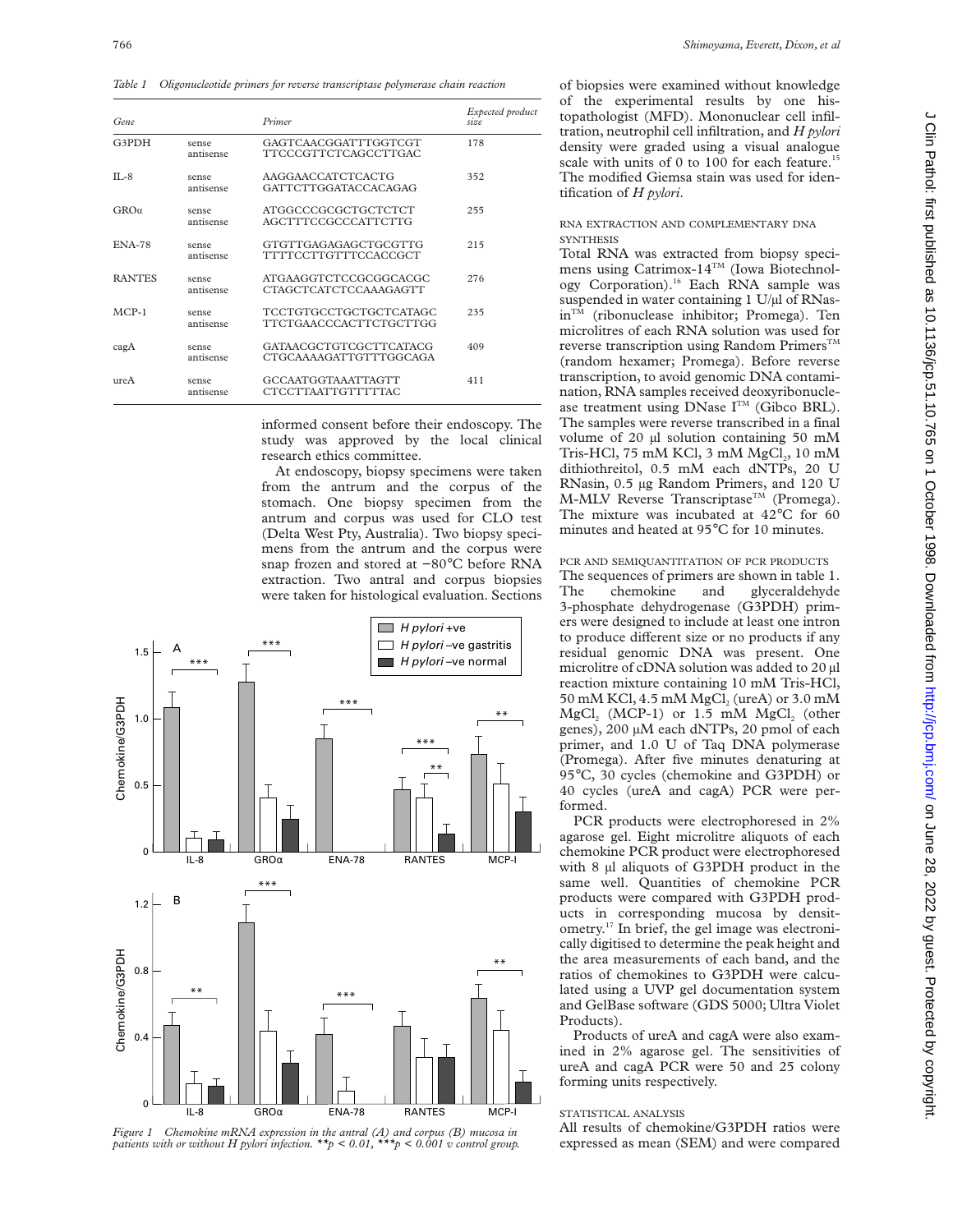

*Figure 2 Chemokine mRNA expression in cagA positive and cagA negative antral (A) and corpus (B) mucosa in patients with H pylori infection.*

*Table 2 Mean chemokine/G3PDH mRNA expression ratio in the antral mucosa in H pylori negative patients*

|                    |                  | Gene     |             |               |               |         |
|--------------------|------------------|----------|-------------|---------------|---------------|---------|
|                    | $\boldsymbol{n}$ | $II - 8$ | <b>GROa</b> | <i>ENA-78</i> | <b>RANTES</b> | $MCP-1$ |
| Chronic gastritis  | 10               | 0.043    | $0.577*$    | $\Omega$      | $0.496*$      | 0.465   |
| Reactive gastritis |                  | 0.247    | 0.351       | $\Omega$      | $0.597**$     | 0.816   |
| Normal             | 20               | 0.103    | 0.250       |               | 0.135         | 0.299   |

\*p<0.05, \*\*p<0.01 *v* normal.

by the Student *t* test. Determinations of Pearson's correlation coefficient were also made to examine the relation between the chemokine/G3PDH ratios and the visual analogue scales of gastric histopathology. *H pylori* density was expressed as mean (SEM) and the differences were compared by the Student *t* test. A probability (p) value less than 0.05 was considered statistically significant.

*Table 3 Correlations between chemokine mRNA expression and mononuclear cell (MNC) infiltration in gastric mucosa with H pylori infection*

| MNC.<br>infiltration | Gene      |            |               |               |           |  |  |
|----------------------|-----------|------------|---------------|---------------|-----------|--|--|
|                      | IL-8      | GROa       | <i>ENA-78</i> | <b>RANTES</b> | $MCP-1$   |  |  |
| Antrum               |           |            |               |               |           |  |  |
| $H$ pylori +         | $0.389**$ | $0.440**$  | $0.459**$     | 0.203         | $0.402**$ |  |  |
| $\text{cagA}$ +      | $0.411*$  | $0.437*$   | $0.416*$      | 0.231         | $0.391*$  |  |  |
| $cagA-$              | 0.365     | $0.459*$   | $0.650**$     | 0.101         | 0.377     |  |  |
| Corpus               |           |            |               |               |           |  |  |
| $H$ pylori +         | $0.423**$ | $0.662***$ | $0.712***$    | 0.126         | 0.171     |  |  |
| $\text{cagA}$ +      | $0.428*$  | $0.667***$ | $0.804***$    | 0.017         | 0.066     |  |  |
| $cagA-$              | 0.402     | $0.643**$  | 0.354         | 0.378         | 0.266     |  |  |

*r* Values determined by Pearson correlation coefficient: \*p<0.05, \*\*p<0.01, \*\*\*p<0.001.

## **Results**

Eighty three patients were included in the study. Endoscopic diagnoses were duodenal ulcer (4), duodenitis (3), gastric ulcer (3), gastric polyp (1), and reflux oesophagitis (5). Antral biopsies were obtained from all patients. The patients were considered *H pylori* positive if at least two of CLO test, histology, and ureA RT-PCR were positive. On this basis 46 patients were defined as *H pylori* positive. Twenty seven of the 46 *H pylori* positive patients were cagA positive. In 37 *H pylori* negative patients, 20 patients had histologically normal mucosa and were defined as the normal control group. In the other 17 *H pylori* negative patients, histologically 10 had chronic gastritis and seven were diagnosed as having reactive gastritis. These patients were classified as the *H pylori* negative gastritis group. There was no difference between groups with respect to age.

Corpus biopsies were obtained for RNA analysis from 63 patients. Thirty nine were *H pylori* positive, and 23 were cagA positive. In the 24 *H pylori* negative patients, histologically 16 patients were classified as the normal control group, three with chronic gastritis (one autoimmune type) and five with reactive gastritis. One patient had *H pylori* negative reactive gastritis in the antral mucosa and cagA positive gastritis in the corpus mucosa.

In cagA positive patients, the mean bacterial density assessed by visual analogue scale was 55.8 (SEM 5.7) units in the antrum and 36.5  $(6.2)$  in the corpus, and the difference was significant ( $p < 0.05$ ). In cagA negative patients, there was no significant difference in the mean bacterial density score in the antrum 39.9 (7.1) and in the corpus 22.5 (5.6). Bacterial density was not significantly different between cagA positive and cagA negative patients in either the antrum or the corpus.

## CHEMOKINE mRNA EXPRESSION AND *H PYLORI* **STATUS**

Chemokine mRNA expression was increased in *H pylori* positive mucosa compared with the normal control group (fig 1). In the antral mucosa, mRNA expression of all chemokines was significantly greater in *H pylori* positive patients than in control patients (fig 1A). In the corpus mucosa, expression of IL-8,  $GROa$ , ENA-78, and MCP-1 was also greater in *H pylori* positive patients (fig 1B). In *H pylori* negative patients with gastritis, only RANTES mRNA expression was significantly greater in the antrum than the *H pylori* negative controls  $(fig 1A)$ .

In the antrum, expression of IL-8,  $GROa$ , and ENA-78 mRNA was significantly greater in cagA positive mucosa than in cagA negative mucosa (fig 2A). Although RANTES and MCP-1 mRNA expression was increased in cagA positive mucosa compared with cagA negative mucosa, the differences were not significant (fig 2A). In the corpus mucosa, significant increases in chemokine mRNA expression in cagA positive infection was observed only for  $GROa$  (fig 2B).

In 22 cagA positive patients and 16 cagA negative patients, chemokine to G3PDH ratios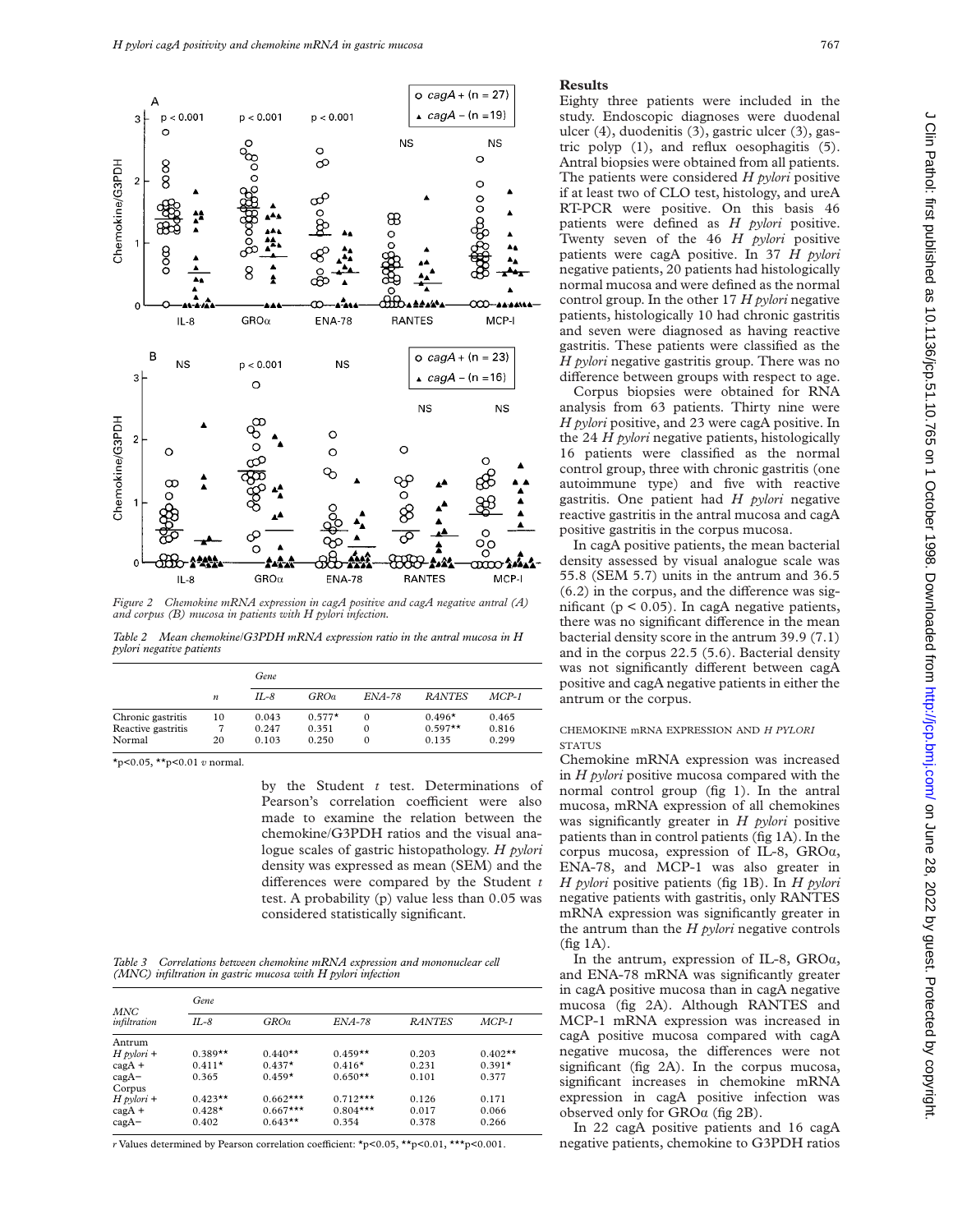

*Figure 3 Correlations between neutrophil activity and ENA78 mRNA expression in the antral mucosa in patients with H pylori infection. A solid line and a broken line represent regression lines in cagA positive and cagA negative mucosa respectively.*

*Table 4 Correlations between chemokine RNA expression and polymorphonuclear neutrophil (PMN) infiltration in gastric mucosa with H pylori infection*

| <b>PMN</b><br>infiltration | Gene       |            |               |               |         |  |  |
|----------------------------|------------|------------|---------------|---------------|---------|--|--|
|                            | $IL-8$     | GROa       | <i>ENA-78</i> | <b>RANTES</b> | $MCP-1$ |  |  |
| Antrum                     |            |            |               |               |         |  |  |
| $H$ pylori +               | $0.681***$ | $0.588***$ | $0.656***$    | 0.313         | 0.190   |  |  |
| $\text{cagA}$ +            | $0.691***$ | $0.619***$ | $0.768***$    | 0.256         | 0.004   |  |  |
| $\text{cagA}$ –            | 0.365      | $0.544*$   | $0.561*$      | 0.309         | 0.341   |  |  |
| Corpus                     |            |            |               |               |         |  |  |
| $H$ pylori +               | $0.537***$ | $0.721***$ | $0.828***$    | 0.044         | 0.159   |  |  |
| $\text{cagA}$ +            | $0.517*$   | $0.710***$ | $0.863***$    | 0.036         | 0.133   |  |  |
| $\text{cagA}$ –            | 0.442      | $0.764***$ | $0.611*$      | 0.244         | 0.081   |  |  |

*r* Values determined by Pearson correlation coefficient: \*p<0.05, \*\*\*p<0.001.



*Figure 4 Correlations between bacterial density and IL-8 mRNA expression in the antral mucosa in patients with H pylori infection. A solid line and a broken line represent regression lines in cagA positive and cagA negative mucosa respectively.*

*Table 5 Correlation between chemokine mRNA expression and bacterial density in gastric mucosa with H pylori infection*

|                   | Gene       |            |               |               |          |  |
|-------------------|------------|------------|---------------|---------------|----------|--|
| Bacterial density | $IL-8$     | GROa       | <i>ENA-78</i> | <b>RANTES</b> | $MCP-1$  |  |
| Antrum            |            |            |               |               |          |  |
| $H$ pylori +      | $0.585***$ | $0.585***$ | $0.534***$    | $0.303*$      | $0.346*$ |  |
| $c$ ag $A$ +      | $0.495**$  | $0.701***$ | $0.475*$      | 0.152         | 0.270    |  |
| $\text{cagA}$ –   | $0.619**$  | $0.538*$   | $0.664**$     | 0.399         | 0.331    |  |
| Corpus            |            |            |               |               |          |  |
| $H$ pylori +      | $0.377*$   | $0.425**$  | $0.458**$     | 0.183         | 0.148    |  |
| $c$ ag $A$ +      | 0.347      | 0.288      | $0.441*$      | 0.064         | 0.091    |  |
| $\text{cagA}$ –   | 0.391      | $0.638**$  | 0.379         | 0.452         | 0.146    |  |

*r* Values determined by Pearson correlation coefficient: \*p<0.05, \*\*p<0.01, \*\*\*p<0.001.

were available both for the antral and the corpus. In cagA positive patients, IL-8 and ENA-78 mRNA expression was significantly greater in the antral mucosa than in the corpus mucosa while there was no significant difference in cagA negative patients. IL-8 to G3PDH ratios for the antrum and corpus were respectively 1.45 (0.12) and 0.52 (0.11), while ENA-78 to G3PDH ratios were 1.12 (0.18) (antrum) and 0.60 (0.16) (corpus). There was no significant difference in expression of GROa, RANTES, and MCP-1 mRNA between the antral and corpus mucosa.

## CHEMOKINE mRNA EXPRESSION IN *H PYLORI* NEGATIVE GASTRITIS

The *H pylori* negative gastritis group consisted of patients with both chronic gastritis and reactive gastritis. Subgroup analysis of chemokine mRNA expression in the antral mucosa is shown in table 2.  $GROa$  and RANTES mRNA expression was significantly greater in patients with *H pylori* negative chronic gastritis than in the control group. In patients with reactive gastritis patients RANTES mRNA expression was also significantly greater than in the control group.

CORRELATIONS BETWEEN CHEMOKINE mRNA

EXPRESSION AND GRADE OF *H PYLORI* GASTRITIS Significant correlations were found between mononuclear cell infiltration and chemokine mRNA expression (table 3). In cagA positive mucosa, mononuclear cell infiltration was correlated with mRNA expression of IL-8,  $GROa$ , ENA-78, and MCP-1 in the antrum, and with IL-8,  $GRO\alpha$ , and ENA-78 in the corpus. In cagA negative mucosa, significant correlations between mononuclear cell infiltrate and chemokine mRNA expression were found for  $GROa$ and ENA-78 in the antrum and  $GRO\alpha$  in the corpus.

Neutrophil infiltration was significantly correlated with C-X-C chemokine mRNA expression (fig 3, table 4). In cagA positive mucosa, neutrophil infiltration correlated with mRNA expression of IL-8,  $GRO\alpha$ , and ENA-78 in both the antrum and corpus. In cagA negative mucosa, correlations were significant for  $GROa$  and ENA-78 but there was no significant correlation between neutrophil infiltration and IL-8 mRNA expression. No significant correlation was observed between neutrophil infiltration and C-C chemokines.

Bacterial density was also correlated with C-X-C chemokine mRNA expression (fig 4, table 5). In cagA positive mucosa, bacterial density correlated with mRNA expression of IL-8,  $GRO\alpha$ , and ENA-78 in the antrum, and only with ENA-78 in the corpus. In cagA negative mucosa, correlations were significant with IL-8,  $GRO\alpha$ , and ENA-78 in the antrum, and only with  $GROa$  in the corpus. There was no significant correlation between bacterial density of cagA negative or cagA positive infection and C-C chemokine mRNA expression.

## **Discussion**

There has been recent interest in the role of chemokines in gastric mucosa with *H pylori* infection. In this study, we investigated the mRNA expression of several chemokines in the gastric mucosa using semiquantitative RT-PCR. Our previous in vitro studies with gastric epithelial cells have shown a good correlation between IL-8:G3PDH mRNA using this semiquantitative RT-PCR approach and secreted IL-8 product.<sup>10</sup> The use of visual analogue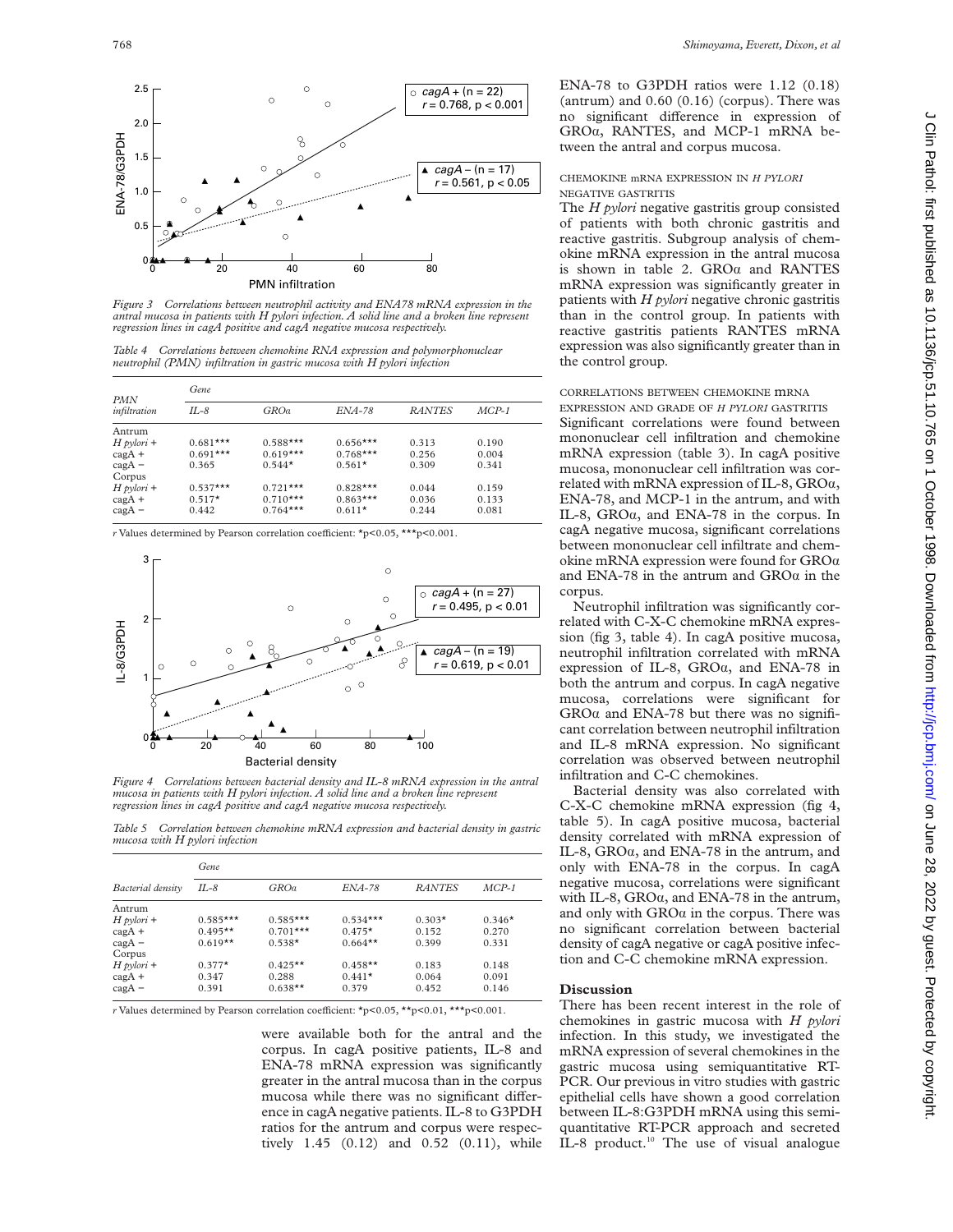scales enabled us to evaluate the correlations between chemokine mRNA expression and histological grade of gastritis. The results suggest that C-X-C chemokines may play a primary role in *H pylori* gastritis.

Both C-X-C and C-C chemokines have been implicated in many chronic inflammatory conditions.18–24 Gastrointestinal epithelial cells have recently been shown to express and secrete several chemokines.<sup>10–12 25</sup> Chemokine expression is induced in both human colonic epithelial cells and mononuclear cells in response to bacterial infection.26 27 Increased colonic C-X-C and C-C chemokines are found in inflammatory bowel disease.<sup>28 29</sup> Although early studies showed increased IL-8 production in gastric mucosa infected with *H pylori*, 5 6 the involvement of other chemokines in gastritis has not been investigated in detail. Our results show that patients infected with *H pylori* have significantly greater mRNA expression of both C-X-C and C-C chemokines in the gastric mucosa than patients without *H pylori* infection.

Many studies have focused on strain diversity of *H pylori* and they have shown that infection with cagA positive strains is closely associated with gastroduodenal diseases. $30-37$ ated with gastroduodenal Infection with cagA positive strains is associated with increased gastric IL-8 mRNA expression<sup>8</sup> and IL-8 protein in vivo.<sup>9</sup> In vitro studies have also shown that the ability of *H pylori* to induce chemokines in gastric epithelial cell lines varies and the response is restricted to strains with the cagA phenotype.<sup>10-14 38</sup> Our present study shows that patients infected with cagA positive strains have greater gastric C-X-C chemokine mRNA expression than those infected with cagA negative *H pylori*. Atherton *et al* showed that cagA positive strains colonise at a greater density than cagA negative strains.<sup>39</sup> However, others have found no significant difference in colony forming units between cagA positive and cagA negative patients.40 In the present study, although the bacterial densities were higher in cagA positive patients, the difference was not significant. Thus cagA positive strains appear to induce greater C-X-C chemokine mRNA expression in the gastric mucosa. This is apparent particularly at low bacterial density (fig 4).

Interestingly, expression of IL-8 and ENA-78 mRNA was greater in the antrum than in the corpus only in patients with cagA positive infection. Variations in bacterial density could be one explanation for differences in chemokine mRNA expression between antrum and corpus. In cagA positive patients, bacterial density was significantly higher in the antrum than in the corpus ( $p < 0.05$ ). By contrast, no difference was seen in cagA negative patients. High acid in the corpus mucosa may also affect bacterial–epithelial interactions by influencing transcription of bacterial genes in the cag PAI and other related virulence genes.<sup>41</sup> Differences in chemokine induction could explain why inflammation in cagA seropositive patients is significantly increased relative to cagA seronegatives only in the antral mucosa.<sup>42 43</sup> Furthermore, Bayerdorffer et al showed *H pylori* infec-

tion of similar density caused a higher grade of gastritis in the antrum than in the corpus.<sup>44</sup> Their findings and our results suggest that increased chemokine stimulation may contribute to enhanced immunological responses to *H pylori* in the antrum rather than in the corpus.

In this study, the grade of gastritis was evaluated using visual analogue scales, which allows more precise examination of the correlations between histology and chemokine mRNA expression. Previous studies have shown increased IL-8 protein and mRNA expression in gastric mucosa is associated with greater mononuclear cell infiltration or neutrophil infiltration, as classified by the Sydney system.<sup>68945</sup> The correlations between IL-8 mRNA expression and mononuclear cell infiltration and neutrophil activity were significant in *H pylori* positive gastric mucosa. We also examined these correlations in cagA positive and cagA negative infection and showed significant correlations for IL-8 and neutrophil infiltration only in patients infected with cagA positive strains. The mRNA expression of other C-X-C chemokines, GROa, and ENA-78 was also positively correlated with both mononuclear cell and neutrophil infiltration in *H pylori* positive gastric mucosa. As expected, correlations of C-X-C chemokine mRNA expression were stronger with neutrophil infiltration than with mononuclear cell infiltration. C-X-C chemokines are likely to play an important role in gastric mucosal neutrophil migration and account for the more active gastritis associated with cagA positive infection. The correlations between C-C chemokine mRNA expression and mononuclear cell and neutrophil infiltration were quite different. Significant correlation was seen only between MCP-1 mRNA expression and mononuclear cell infiltration. Though C-C chemokine mRNA expression was increased in *H pylori* positive gastric mucosa, its importance might not be comparable to that of the C-X-C chemokines. Additionally, in patients with *H pylori* negative gastritis who had some mononuclear cell infiltration but no neutrophil infiltration, the mRNA expression of the C-C chemokine RANTES is increased.

We also examined the correlations between bacterial density and chemokine mRNA expression. Bacterial density was correlated with mRNA expression of all chemokines in *H pylori* positive antral mucosa. However, these correlations were generally stronger in cagA negative patients than in cagA positive patients. Greater chemokine mRNA expression in cagA positive infection at low bacterial densities will be a result of induction of epithelial chemokines by cag PAI genes. In contrast, induction of chemokines in cagA negative infection will depend on mucosal mononuclear cell activation and relate more strongly to bacterial density. Recent studies have shown that IL-8 protein content of antral biopsies is related to the density of *H pylori* infection.<sup>45</sup>

In conclusion, chemokines have a role in *H pylori* positive gastritis. Enhanced C-X-C chemokine responses are induced by cagA